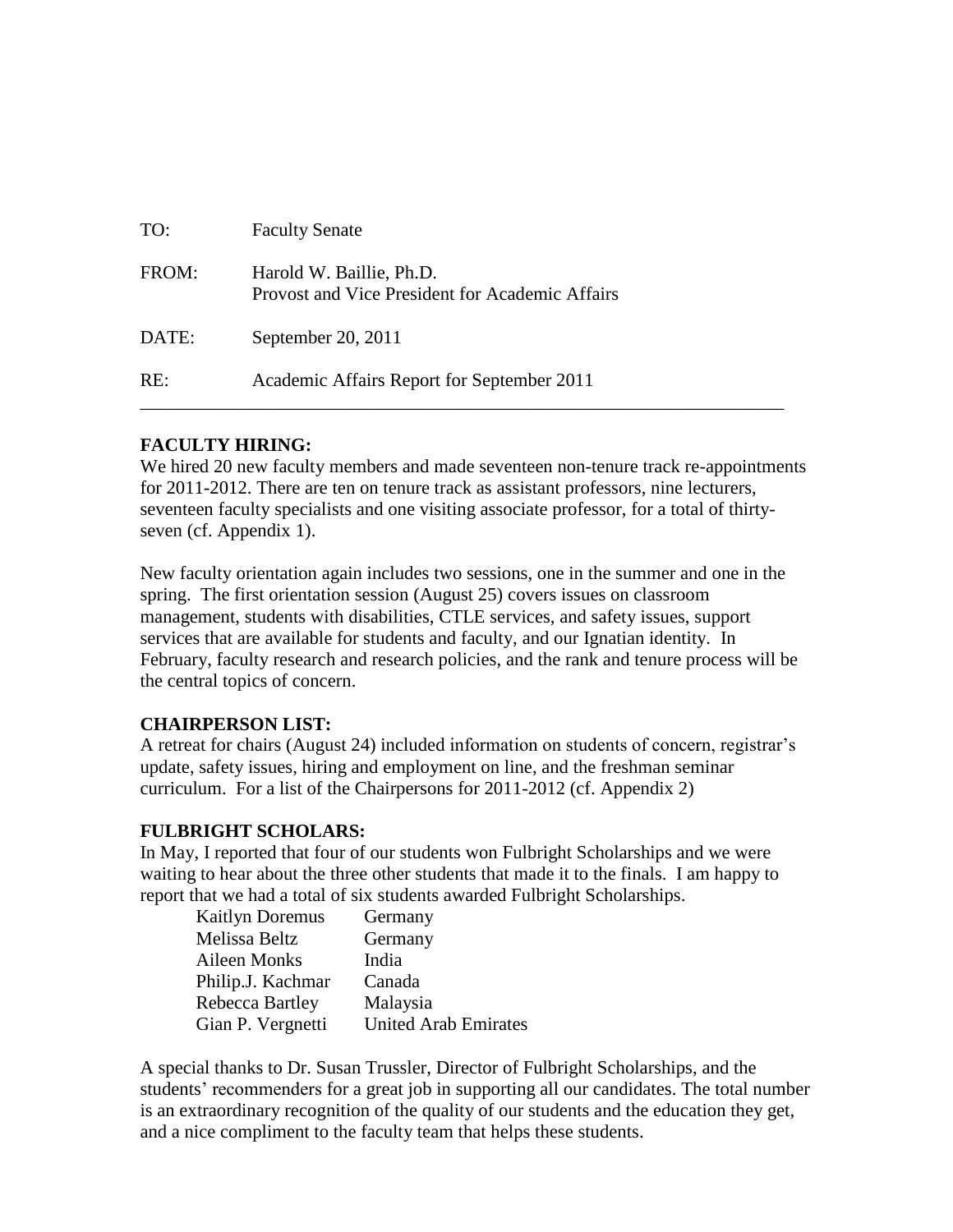# **MEDICAL SCHOOL ACCEPTANCES:**

For matriculation at medical schools in the fall of 2011, 39 University students and alumni were admitted to medical school, 48% of whom had multiple admissions. Additionally, seven were admitted to dentistry schools, two to veterinary, five to podiatry and one to optometry. Overall, 80% of our applicants were admitted to a type of school of their choice. The MCAT average for all students at the University taking the exam is 25.3, and the average GPA is 3.623. These numbers refer to all students who took the exam, whether or not they applied for any programs.

# **LAW SCHOOL ACCEPTANCES:**

Information on law school acceptances for 2010-2011 will be published sometime in the spring. The numbers from 2009-210 are as follows: 27 seniors applied to law schools in 2010 and 22 were accepted making our acceptance rate 81.5%. The national average for acceptances of seniors that year was 77.7%.

# **MILITARY SCIENCE:**

The following University of Scranton students were recently identified as Distinguished Military Students by our Department and U.S. Army Cadet Command: Cadet Emily Rainey, Cadet Evan Dimakas, Cadet Sydney Jaques, Cadet Coren France, Cadet Joshua Soto, and Cadet Katlyn Brewinton. Among the criteria considered for this selection:

- Must rank in the top 10% of their respective Military Science Program academically.
- Must be active in campus organizations, clubs and activities.
- Must have successfully completed the U.S. Army Cadet Command Leader Development and Assessment Course.
- Must demonstrate aptitude and outstanding potential to serve the Military.
- Must be in overall good standing with in the Military Science program.

# **FULBRIGHT SCHOLARS AND VISITING FACULTY:**

We have four visiting scholars and three Fulbright foreign language teaching assistants.

Xie Yongqiu, Visiting Professor comes to Scranton from a position as Associate Professor at the College of Business Administration, Capital University of Economics and Business. He earned a degree in commercial enterprise management at Beijing Finance and Commerce School, a bachelor of Law at People's University, a BA in English at Beijing Aeronautics and Astronautics, and an MA in Business English & Applied Linguistics from the University of Foreign Business and Economics.

Incoming faculty for Chinese, through arrangement with the Taiwan Ministry of Education and the University:

Mu-Jin Chen, B.A. in Education, National Taiwan Normal University, M.A. in Education, National Cheng-Chi University and a Ph.D. in Education, National Cheng-Chi University.

Allison Lai of Taiwan, B.A. Chinese Literature, National Cheng Kung University, Taiwan; M.A. Teaching Chinese as a second language, National Kaohsing Normal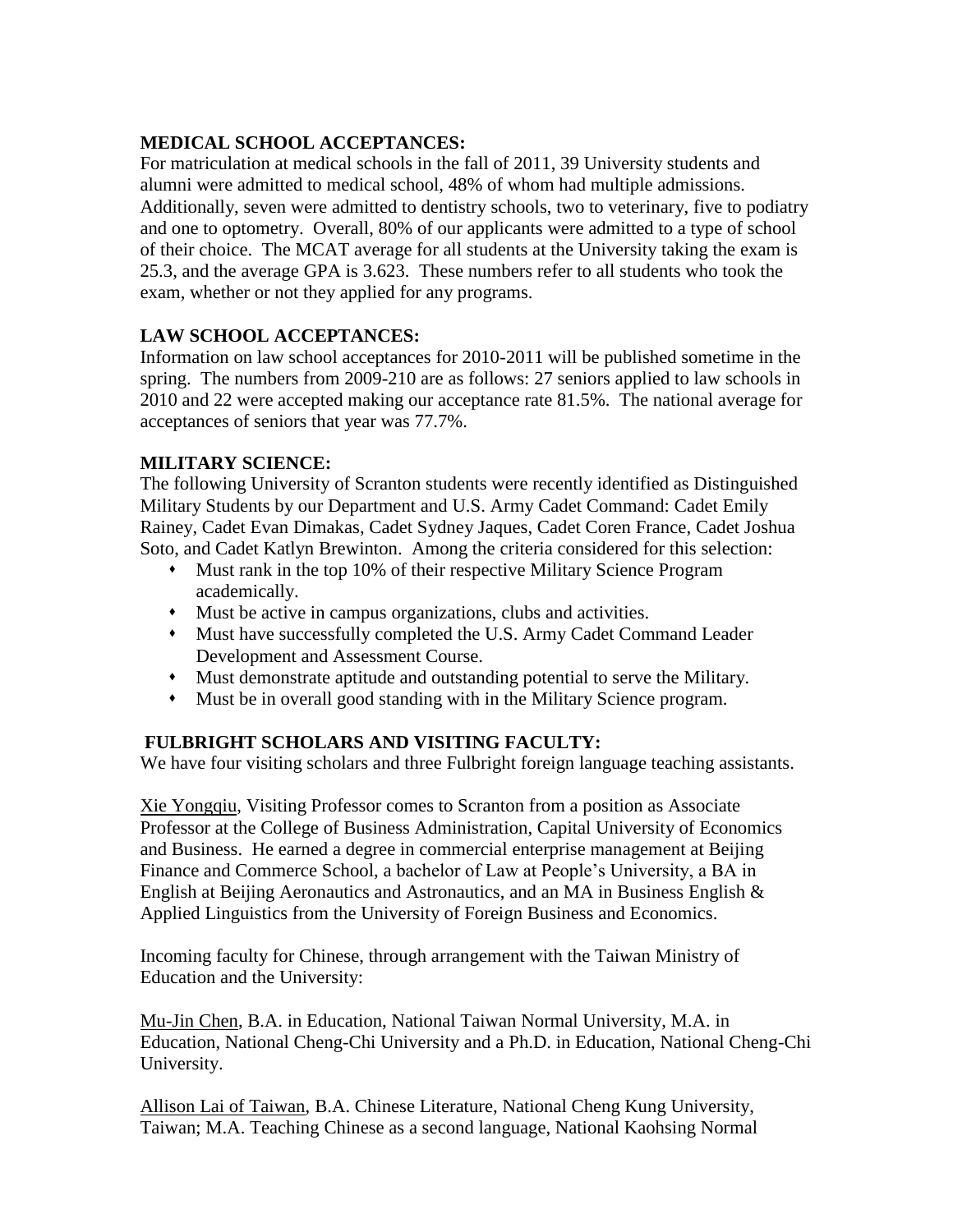University, also Taiwan.

Lin-mien Lin, B.A. degree in Youth and Child Welfare from Providence University; she is entering her 3<sup>rd</sup> year of a Masters degree program of Teaching Chinese as a Second Language at National Kaohsiung Normal University. She has a teacher's certificate for grade K-12 and an adjunct language instructor of CSL at National Kaohsing Normal University. Ms. Lin will be under our World Languages and Cultures Department but she will be teaching at Abington School District.

The Fulbright foreign language teaching assistances are taking courses and teaching their native languages.

Ms. Keiko Saijo, Japan

Ms. Carolina Sánchez, Argentina

Ms. Esther Tranchant, France.

### **PROVOST EVENTS AND DEADLINES:**

 In place of the traditional Fall Convocation, the Provost Office held a "Faculty Welcome" on September  $2<sup>nd</sup>$ . New faculty were announced and welcomed to the community, visiting scholars were presented, and the Earl Award for community service by a faculty member was presented to Kevin Nordberg. Fr. Quinn gave the benediction.

### **Intersession Grants Proposals:**

The deadline for submission of Intersession Grant Proposals is October 10, 2011.

### **Rank and Tenure:**

The timeline for application for rank or tenure has been distributed and is posted on the Provost's website. The deadline for faculty members to inform my office of her or his intent to apply was Thursday, September  $29<sup>th</sup>$  and dossiers are due on Thursday, November  $3<sup>rd</sup>$ .

### **Brown Bag Lunches:**

Brown Bag Lunches have been scheduled for October 13, November 10, February 9, March 8, April 12 and May 10. They are scheduled from 11:45 a.m. to 12:45 p.m. in the Provost Conference. A light lunch is provided. My office sends out a notice to full-time faculty announcing the topic of each luncheon and a reminder of the date. Suggestions for topics are welcome.

### **FACULTY DEVELOPMENT:**

### **Faculty Grants:**

During the 2010-2011 academic year the following grants were awarded to our faculty: Six Intersession Grants; Eleven Summer Grants; Two Clavius Grants; and Six University of Scranton/Marywood Cooperative Grants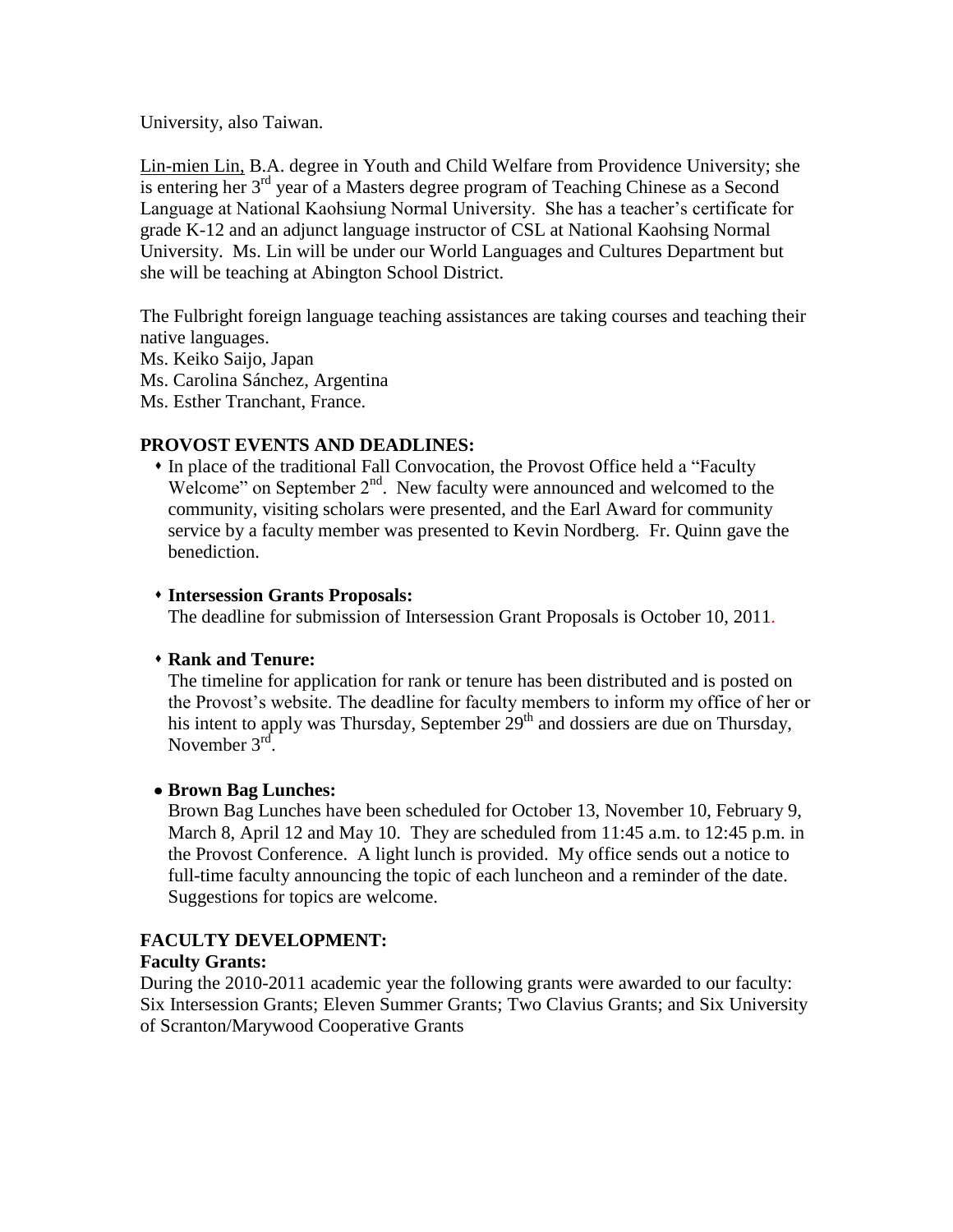### **Marywood Grants:**

Six University faculty and two staff members are recipients of a University of Scranton-Marywood Cooperative grant. The grants involve teams of faculty and staff from both institutions and support work through the 2011-12 academic year.

- Dr. Harry Dammer: *Host National Convocation of Jail and Prison Ministry,*
- Dr. Herb Houser: *An Analysis of stable and regular behavioral patterns in the live at-home elderly as indicators of wellness and predictors of the onset of illness,*
- Fr. Rick Malloy, S.J., Ms. Elise, and Dr. Christian Krokus: *Teaching Ethics to Millennial Generation Students,*
- Dr. Kimberly Pavlick: *Faculty and staff perception of institutional mission and identity,*
- Dr*.* Susan Poulson: *The U.S. in a Global Context: Teaching American History in the Twenty-First Century,* and
- Dr. Georgios A. Stylianides, Ph.D.: *Quantitative Kinematic Analysis of conducting Mechanics*

### **Faculty Travel:**

Faculty Travel funds supported162 faculty traveling to conferences in 2010-2011.

### **Sabbaticals:**

The following faculty will be taking sabbaticals during the 2010-2011 academic year:

| <b>Fall 2011</b>     | Spring 2012         |
|----------------------|---------------------|
| Carpenter, Dona      | Beidler, John       |
| Chattopadhyay, Satya | Brumagim, Alan      |
| Ghosh, Satyajit      | Friedman, Michael   |
| Sweeney, Terrence    | Haggerty, Daniel    |
| Tully, Patrick       | Kraus, Joe          |
| Pang-White, Ann      | Robert, James       |
|                      | Rowe, William       |
|                      | Slotterback, Carole |

**Academic Year 2011-12** Monks, Ken

### **Faculty Seminars:**

What was originally a Junior Faculty Seminar on the Nature of a Catholic and Jesuit University in the Twenty-First Century was conducted in August under the guidance of Fr. Ronald McKinney, S.J., This year the seminar was opened to all faculty and staff. The purpose of the seminar was to explore the roots of the Catholic intellectual tradition and how those roots support our institution and a centuries-old network of colleges and universities. Fifteen faculty and staff members participated in this year's seminar making a total of seventy-three faculty who have completed the program over the last five years.

### **ASIAN STUDIES:**

On September 11, 2011 the Chai Found Music Group, an internationally acclaimed sixmember ensemble, presented classical Taiwanese and Chinese folk music. The next day they held a workshop composed of presentations, performances and hands-on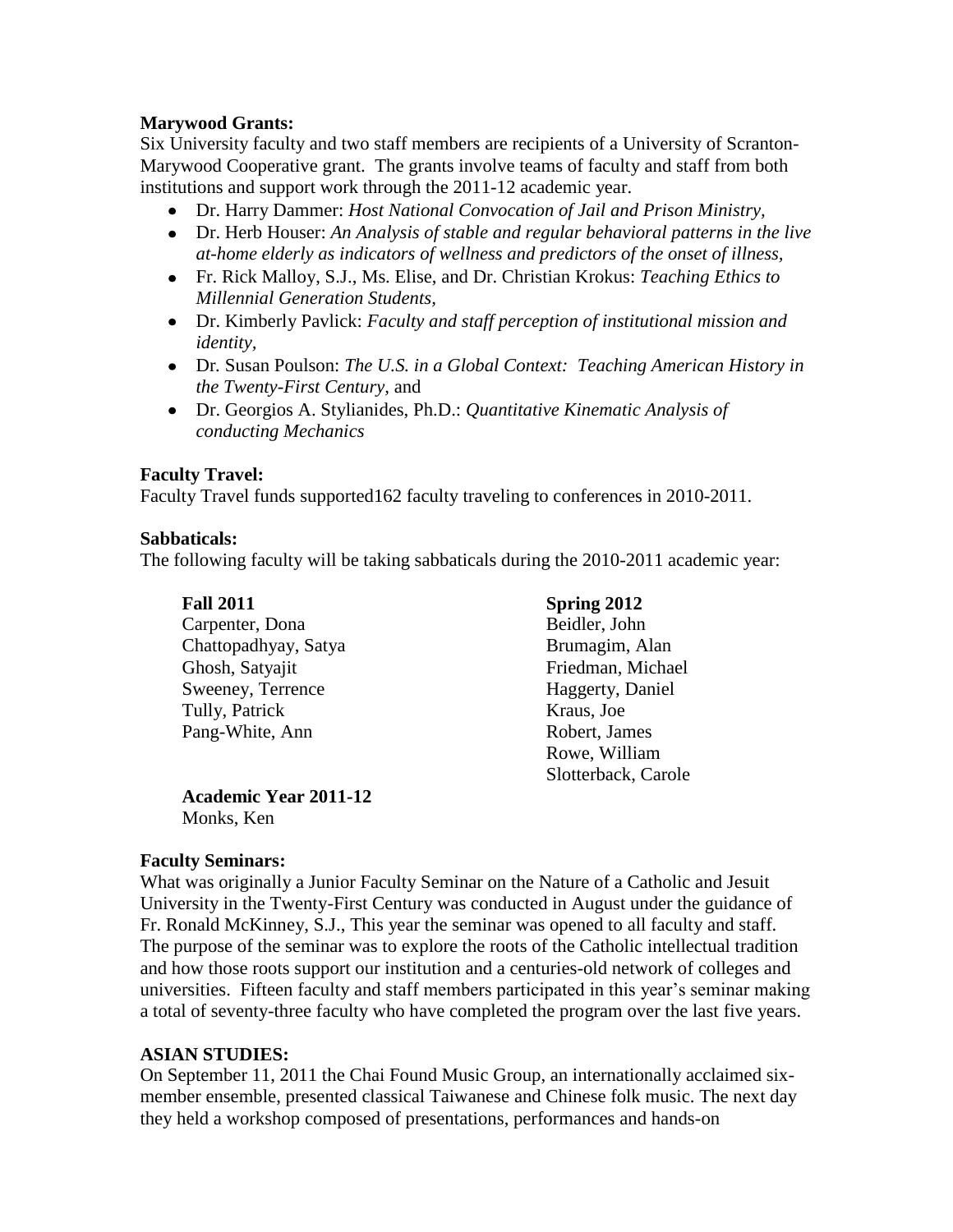demonstrations of traditional Taiwanese and Chinese music and instruments. The workshop was open to University students and local area elementary and high school students.

An Exhibit: Taiwan Sublime: Four Photography Masters' Visions of the Treasure Island featuring the photography of Chi Po-lin, Liu Chen-hsiang and Chen Chih-hsiung will be held from September 12 to October 7, 2011at the Hope Horn Gallery in Hyland Hall. The show is co-sponsored by the Taipei economic and Cultural Office, New York, N.Y., and the Asian Studies Program at The University of Scranton.

# **RESEARCH SERVICES:**

*Intellectual Property Patent Review and Applications – Active Cases*

- **Archimedes Javelin/ US (Drs. Spalletta, Varionides, Berger, Carter) Summary:** A collection of five inventions that concern various aspects of a device, system, and method for rapidly boring through the earth to create an access hole to a desired underground location.
	- US Patent No. 7,828,078 for *System for Rapidly Boring Through Materials* (Published), Patent granted 2009
	- US Patent No. 7,681,672 for *Cryogenic Pulsejet Boring System* (Published), Patent granted 2009
	- US Patent No. 7,584,807 for *Multiple Pulsejet Boring Device* (Published), Patent granted 2009
	- US Patent No. 7,921,938 for *Command and Control for Boring System* (Published), Patent granted 2011
	- US Patent No. 7,925,480 for *Design Tool for Indentifying Project Energy Interdependencies* (Published), Patent granted 2011

## **Archimedes Javelin/Canada**

**Summary:** Of the five pending Canadian applications, on representative case was selected for examination. Canadian Application No. 2,600,871 entitled *System for Rapidly Boring through Materials*. The case awaits examination by the Canadian Patent Office.

 **Apparatus for Demonstrating the Beneficial Effects of Elastic Arteries (Dr. T. Sweeney)**

**Summary:** The invention in a hands-on learning tool for demonstrating the physiology of elastic arteries.

 US Provisional Patent Application No. 61/387,263 (unpublished) filed on 28 Sept 2010.

Following review and opinion that the invention is likely patentable, the assignment of invention to the UofS was recorded with the USPTO. Atty. Riddle was authorized to proceed with the provisional application prior to the 28 September 2011 deadline.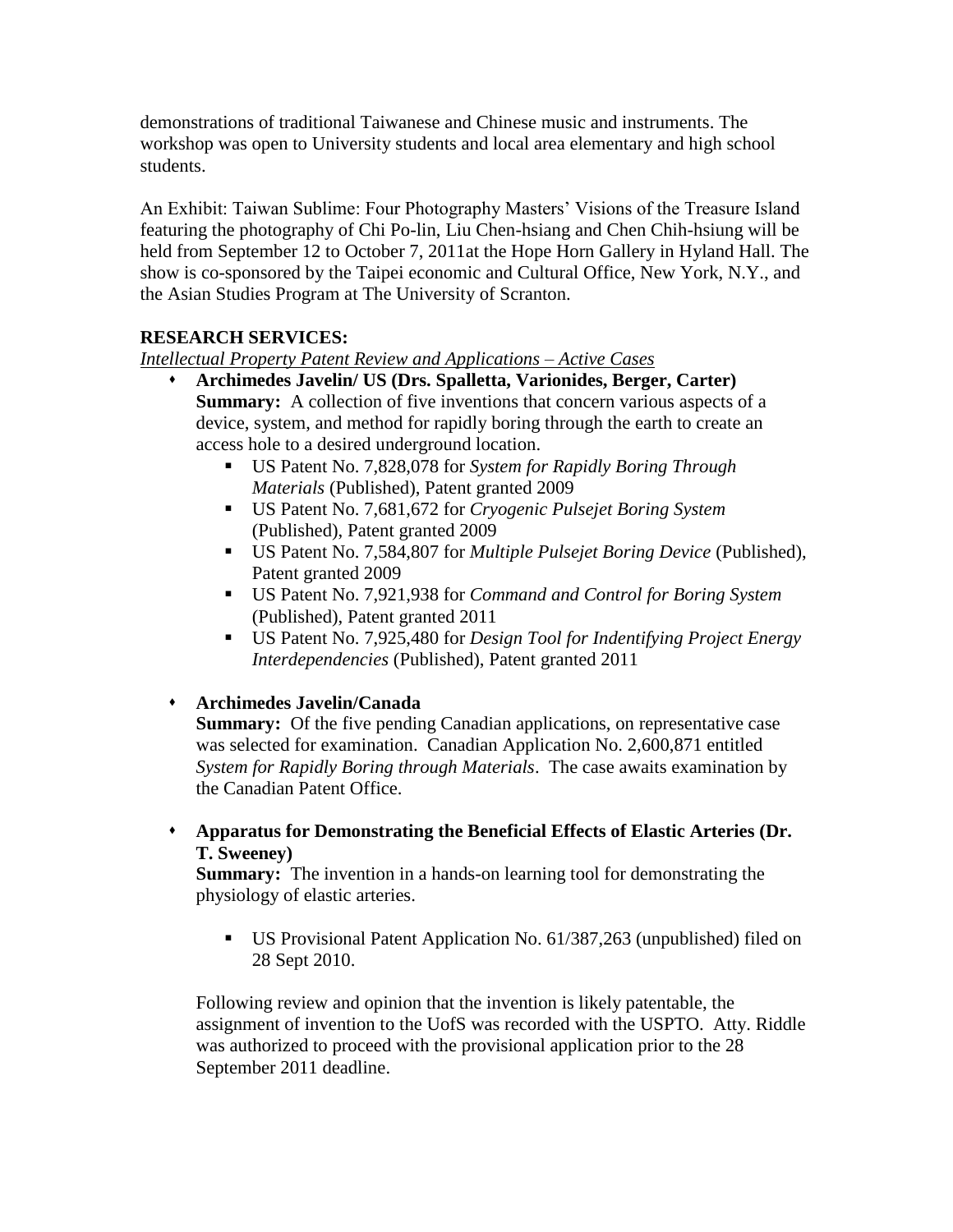### **Cardiovascular System Model (Dr. T. Sweeney)**

**Summary:** The invention is a hands-on learning tool for teaching the physiology of the cardiovascular system.

- U.S. Provisional Patent Application No. 61/257,932 (unpublished) filed on 4 Nov 2009
- US Patent Application No. 12/939,741 (unpublished) filed on 4 Nov 2010

Assignment of the invention to the UofS was recorded with the USPTO.

### **High Efficiency Solar Cell (Varonides/Spalletta) Summary:** A solar cell comprised of multiple layers, which results in high energy conversion ratio.

- U.S. Provisional Patent Application No. 61/082,222 (unpublished) filed on 20 July 2008
- U.S. Patent Application No. 12/505,621 (published) filed on 20 July 2009 (Projected first office action is 20 Sept 2011)

Assignment of the invention to the UofS was recorded with the USPTO

## **Other Activities**

Preliminary review of one IP submission in spring 2011 to the Faculty Research Committee is underway prior to the FRC providing a recommendation to pursue the patent process. Expect the FRC final recommendation in September 2011.

## **EQUITY AND DIVERSITY:**

## **Sexual Harassment Prevention Training**

The Office of Equity and Diversity invites all staff and faculty hired within the last two years to attend essential Sexual Harassment Prevention Training. Training sessions have been scheduled for the following dates:

- Tuesday, Sept. 13
- Thursday, Oct. 13
- Tuesday, Oct. 18
- $\bullet$  Tuesday, Nov. 15
- Thursday, Nov. 17
- Thursday, Dec. 1
- Thursday, Dec. 8

All sessions are scheduled for 11:30 a.m. to 12:50 p.m. in Brennan Hall, room 500. A light lunch will be served. Managers are urged to remind their staff to schedule to attend. Separate sessions will be held for managers and supervisors. To schedule your session, email [diversity@scranton.edu.](mailto:diversity@scranton.edu)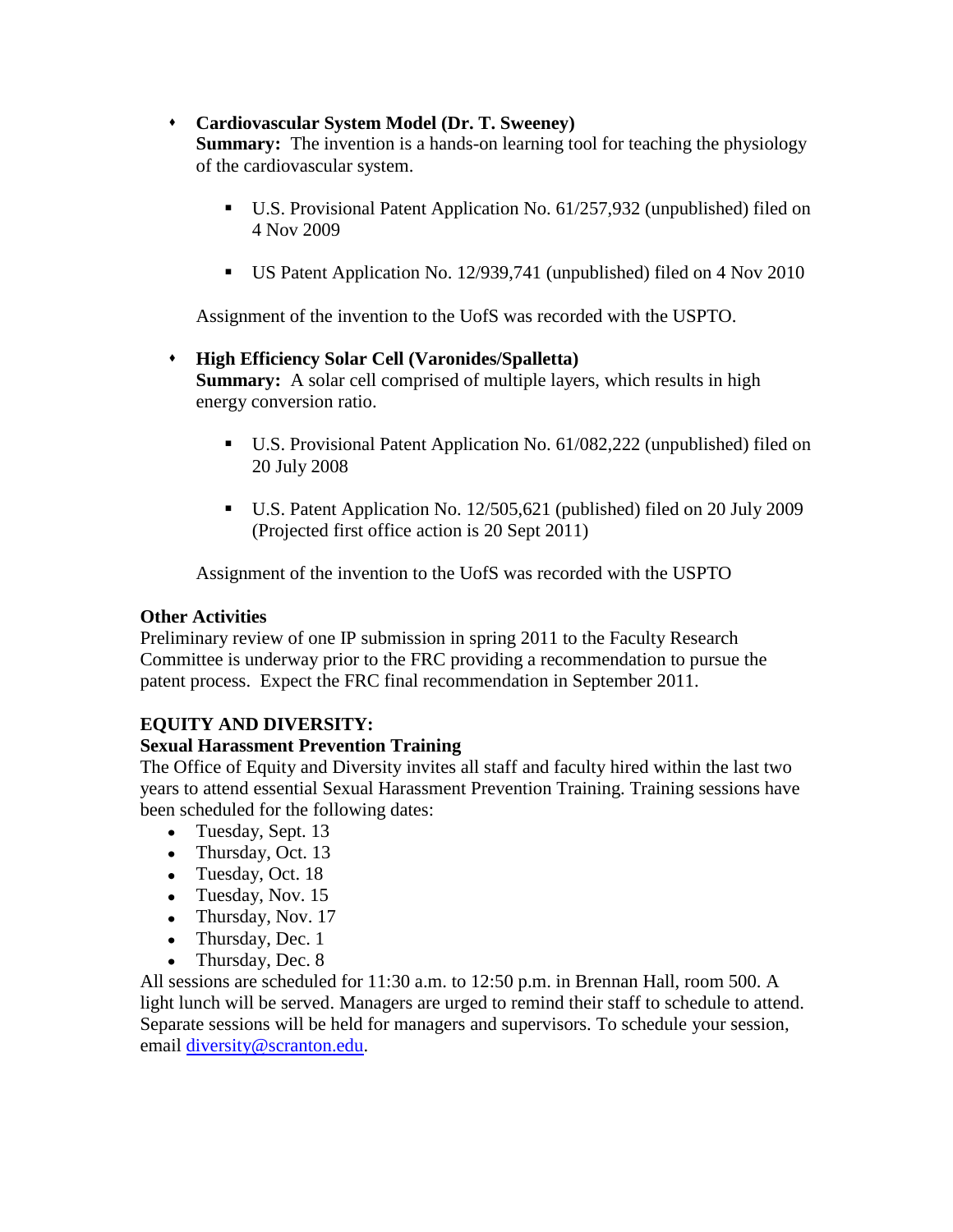### **Diversity Fair**

The Office of Equity and Diversity invites you to participate in and submit proposals for the upcoming fourth annual Diversity Fair. The fair will take place Thursday, Nov. 3, from 10 a.m. to 4 p.m. in the DeNaples Center's ballroom. The theme for this year's fair is "Move It! The Exploration of Human Rights Movements." We seek faculty, staff and students to use their scholarly knowledge to provide information tables to educate the community on various human rights movements.

## **SERVICE LEARNING:**

Eight faculty members completed the Faculty Fellows in Service Learning program, which will result in new and enhanced service learning courses. This year, five new Faculty Fellows will meet throughout the year to improve their understanding and practice of service learning. The 2010-11 Fellows developed a definition of servicelearning which they will present to the Faculty Senate for adoption as a campus-wide definition:

## **SUSTAINABILITY:**

### **Sustainability Task Force Workshop:**

In May 2011, the seventh sustainability workshop was conducted with eight faculty participating. The purpose of the workshop is to enhance teaching and engagement with sustainability issues by infusing sustainability into the curriculum at the University of Scranton. To date, sixty-five faculty have participated in the workshop across many disciplines.

## **EDUCATION FOR JUSTICE:**

The Education for Justice Program will have its theme for 2011-201W "Looking for Justice After 9/11." The new director for the program is Michael Allison of the political science department.

## **SENIOR FELLOW FOR INTERNATIONAL, CULTURAL, AND CIVIC PROJECTS:**

### *Interdependence Day*

On September 12, we celebrated Interdependence Day, a program Ms. Myers cofounded in 2003. Professor Patrice Brodeur, who holds the Canada Chair on Islam, Pluralism and Globalization at the University of Montreal, was the speaker.

### *The Schemel Forum*

"University of a Day" featured our own Joe Krause, speaking on Philip Roth, and Katie Meier, speaking on the lesions of history of the future of environmentalism, along with one of the nation's most distinguished Constitutional Scholars, Akhil Amar of the Yale Law School. He was joined by a colleague David

In addition to the "University for a Day", The Schemel Forum has a very full fall program, featuring three courses (philosophy, physics and history), five world affairs luncheon seminars and a bus trip to Newark, NJ.